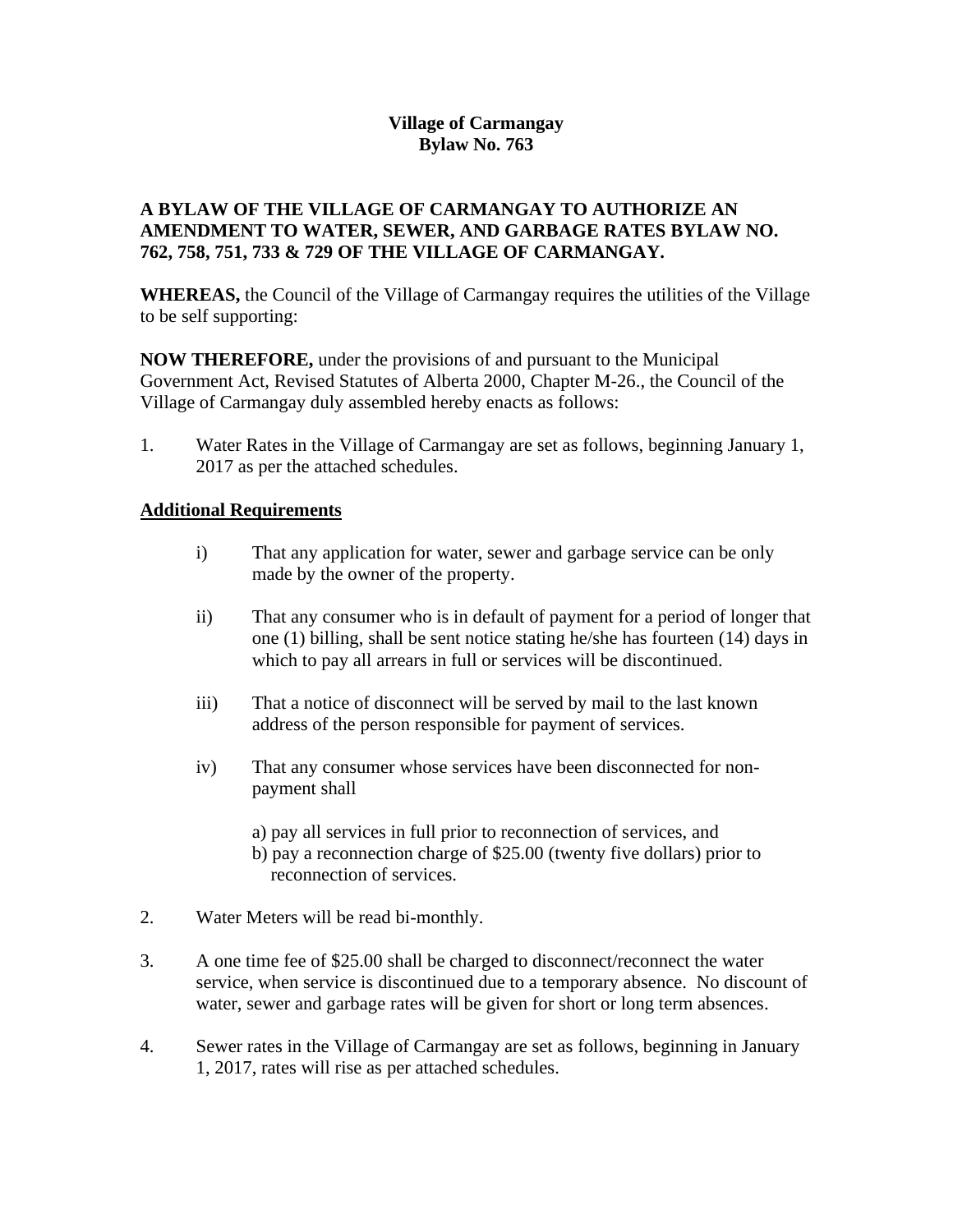- 5. Garbage rates in the Village of Carmangay are set as follows, beginning January 1, 2017, rates will rise as per the attached schedules.
- 6. That water, sewer and garbage billings shall be issued bi-monthly.
- 7. This bylaw will be reviewed and updated on an annual basis.

| Read a first time this <u>day</u> of  | 2017.  |       |
|---------------------------------------|--------|-------|
| Read a second time this<br>day of     | 2017.  |       |
| And by unanimous consent of Council   |        |       |
| Read a third time and final time this | day of | 2017. |

**Mayor**

**\_\_\_\_\_\_\_\_\_\_\_\_\_\_\_\_\_\_\_\_\_\_\_\_**

**\_\_\_\_\_\_\_\_\_\_\_\_\_\_\_\_\_\_\_\_\_\_\_**

**Administrator**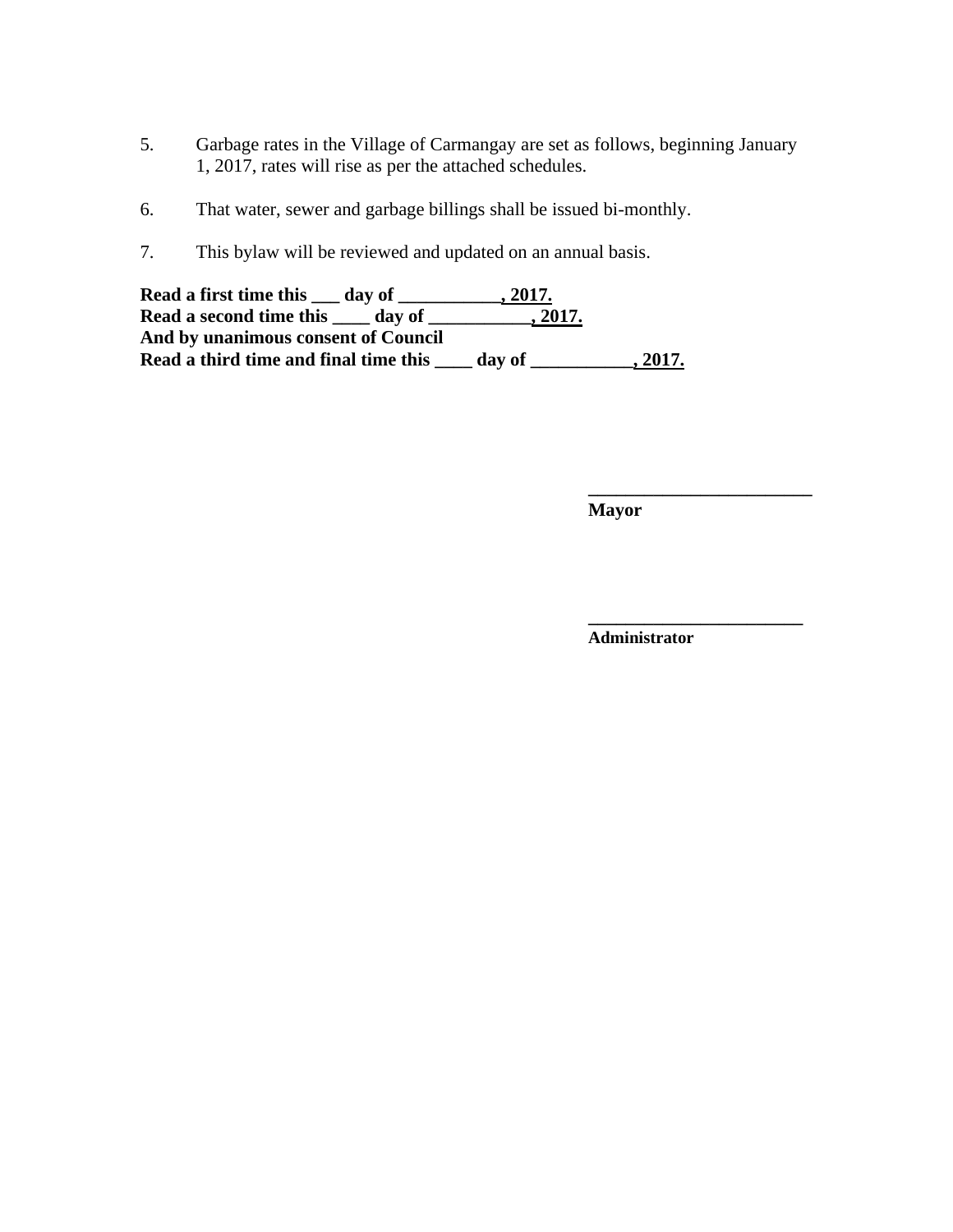#### **Schedule A – Residential Rates/Senior Citizen's Housing Complex, Residential and All Other Establishments Not Otherwise Specified**

Water rates:

| January 1, 2017 – Winter – 16 cubic meters or portion thereof per month – $$47.07$   |
|--------------------------------------------------------------------------------------|
| Summer $-32$ cubic meter or portion thereof per month $-$ \$47.07                    |
| January 1, 2018 – Winter – 14 cubic meters or portion thereof per month – \$51.77    |
| Summer $-29$ cubic meters or portion thereof per month $-$ \$51.77                   |
| January 1, $2019 -$ Winter $-13$ cubic meters or portion thereof per month - \$56.95 |
| Summer $-26$ cubic meters or portion thereof per month - \$56.95                     |
| January 1, $2020 -$ Winter $-11$ cubic meters or portion thereof per month - \$62.65 |
| Summer $-23$ cubic meters or portion thereof per month - \$62.65                     |
| January 1, $2021 -$ Winter – 10 cubic meters or portion thereof per month - \$68.92  |
| Summer $-21$ cubic meters or portion thereof per month - \$68.92                     |

Winter Rates – shall be in effect from November 1st to April  $30<sup>th</sup>$ Summer Rates – shall be in effect from May  $1<sup>st</sup>$  to October 31st

Sewer rates:

January 1, 2017 – the monthly rate will rise to \$14.53 January 1, 2018 – the monthly rate will rise to \$15.98 January 1, 2019 – the monthly rate will rise to \$17.58 January 1, 2020 – the monthly rate will rise to \$19.34 January 1,  $2021$  – the monthly rate will rise to \$21.27

Garbage rates:

| January 1, 2017 – the monthly rate will rise to $$28.97$  |  |
|-----------------------------------------------------------|--|
| January 1, $2018$ – the monthly rate will rise to \$30.27 |  |
| January 1, $2019$ – the monthly rate will rise to \$31.63 |  |
| January 1, $2020$ – the monthly rate will rise to \$33.05 |  |
| January 1, $2021$ – the monthly rate will rise to \$34.54 |  |